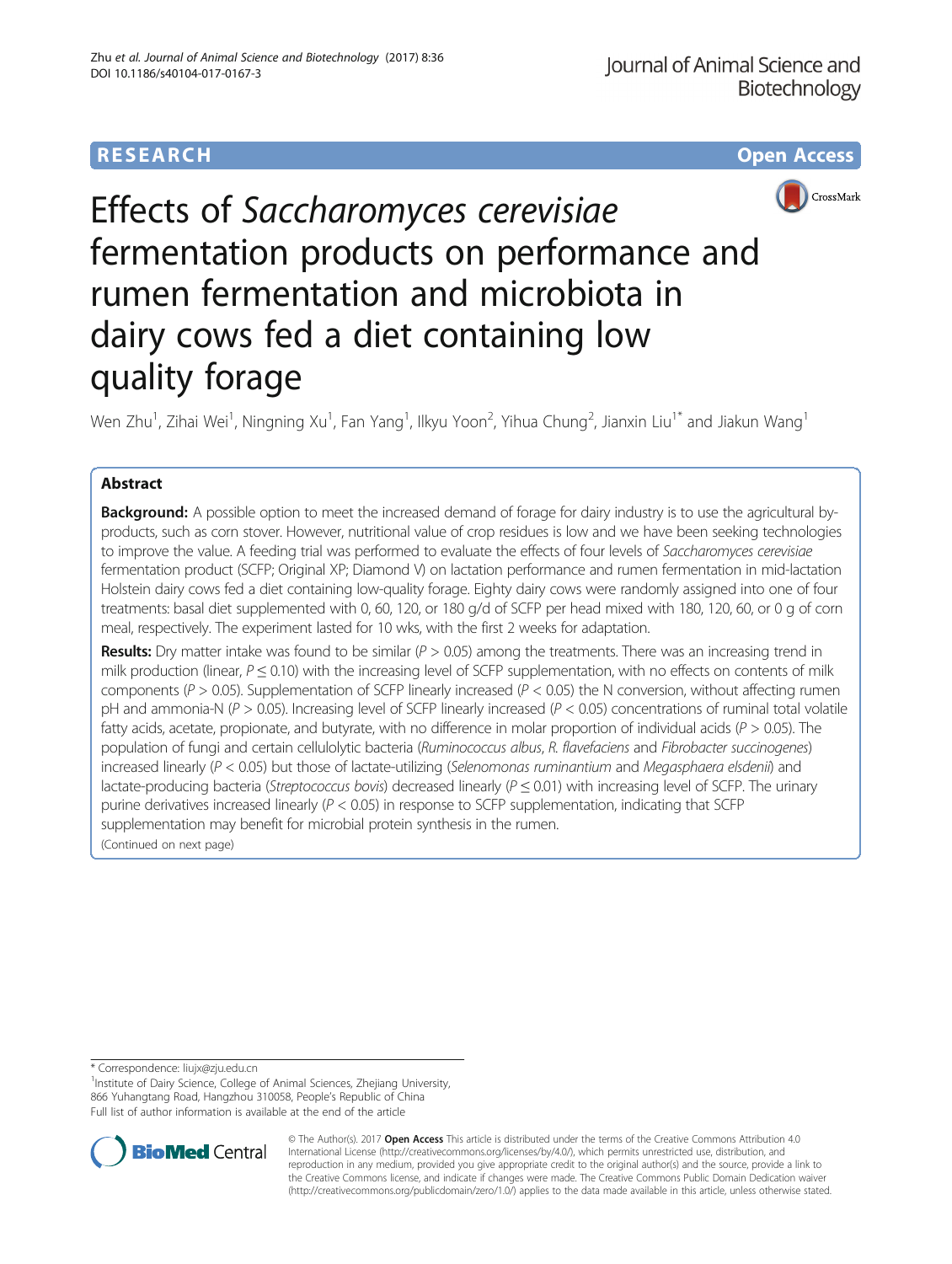## (Continued from previous page)

Conclusions: The SCFP supplementation was effective in maintaining milk persistency of mid-lactation cows receiving diets containing low-quality forage. The beneficial effect of SCFP could be attributed to improved rumen function; 1) microbial population shift toward greater rumen fermentation efficiency indicated by higher rumen fungi and cellulolytic bacteria and lower lactate producing bacteria, and 2) rumen microbial fermentation toward greater supply of energy and protein indicated by greater ruminal VFA concentration and increased N conversion. Effects of SCFP were dose-depended and greater effects being observed with higher levels of supplementation and the effect was more noticeable during the high THI environment.

Keywords: Corn stover, Lactating cow, Rumen fermentation, Rumen microbiota, Saccharomyces cerevisiae fermentation product

## Background

The increase in human consumption of milk has increased the demand for high quality forages for lactating dairy cows. However, China does not have enough high quality forages for dairy cows. A possible option to meet the increased demand of forage is to use the agricultural by-products that are generated in large amounts globally, with estimated 265 million tons of corn stover produced annually in China [\[1](#page-8-0)]. These by-products are rich in carbohydrates representing a large potential dietary energy source for ruminants. However, nutritional value of crop residues is low due to their high content of fiber, low digestibility, and low contents of crude protein (CP), metabolizable energy (ME), minerals, and vitamins [[2\]](#page-8-0). Therefore, it is essential to develop nutritional strategies to maintain high milk production when crop residues are used as the main forage source. Feeding ruminal fermentation modifiers has been shown as a cost-effective and safe way to maximize feed utilization of low-quality forage, and thereby improve milk production [[3\]](#page-8-0).

Saccharomyces cerevisiae fermentation product (SCFP; Original XP; Diamond V, Cedar Rapids, IA, USA) is one of the most widely used rumen fermentation modifiers. A recent meta-analysis of dairy cow studies indicated that SCFP increased milk yield and feed utilization of lactating dairy cows [[4\]](#page-8-0). These effects may be the results of SCFP favorably altered ruminal microbial fermentation, by stimulating the growth and activity of fiber-digesting bacteria, increasing fiber digestion, increasing microbial protein (MCP) synthesis, stimulating growth of lactateutilizing bacteria; and decreasing accumulation of lactate [[5](#page-8-0)–[8](#page-8-0)]. It is reported that SCFP improved the rumen fermentation of both low quality forages and their mixed diets by stimulating the number of fiber-digesting rumen microbes, especially fungi populations in vitro [\[9\]](#page-8-0). It was hypothesized that SCFP may be beneficial when cows are fed low quality forages, by promoting a better forages utilization and therefore by improving nutrient availability. Thus, the objective of the current study was to investigate the effects of several levels of SCFP on dry matter intake (DMI), milk production, rumen fermentation and microbial communities in dairy cows fed a diet containing low quality forage.

## Methods

## Animals

The Animal Care Committee of Zhejiang University approved the use of animals for this experiment (Hangzhou, China). The experiment was conducted as a randomized complete block design with repeated measurements. Eighty Holstein cows (initial mean ± SD: parity 3.23  $\pm$  0.81, 655  $\pm$  65 of kg BW, 180  $\pm$  45 d in milk (DIM), 26.6 ± 0.79 kg/d milk) were divided into 20 blocks based on milk yield and DIM and then randomly assigned within block to one of four treatments. The cows were fed individually and supplemented with 0 (control), 60, 120, or 180 g/d of SCFP per head mixed with 180, 120, 60, or 0 g of corn meal, respectively. The SCFP (Original XP), a fully fermented yeast culture containing residual yeast cells, fermentation metabolites and growth media, was from Diamond V (Cedar Rapids, Iowa, USA). Daily, SCFP was individually top-dressed with 1/3 of the supplement provided at each of the 3 feedings. Each cow was observed for 20 min after feeding to ensure complete consumption of the supplements.

## Diets

Diets were designed according to nutrient requirements for mid-lactation Holstein cows weighing 600 kg and producing 30 kg/d of milk [[10\]](#page-8-0). The ingredients and chemical composition of the experimental diet are presented in Table [1.](#page-2-0) The forage was comprised (DM basis) of 150 g/kg corn stover (pelletized), 70 g/kg Chinese ryegrass, and 173 g/kg corn silage. These forage sources were considered to be of low quality based on their chemical composition as described in the footnote of Table [1.](#page-2-0) Samples of forage and concentrate were collected weekly and analyzed to adjust diets to account for DM fluctuation. Feed was offered ad libitum to allow for 10% orts.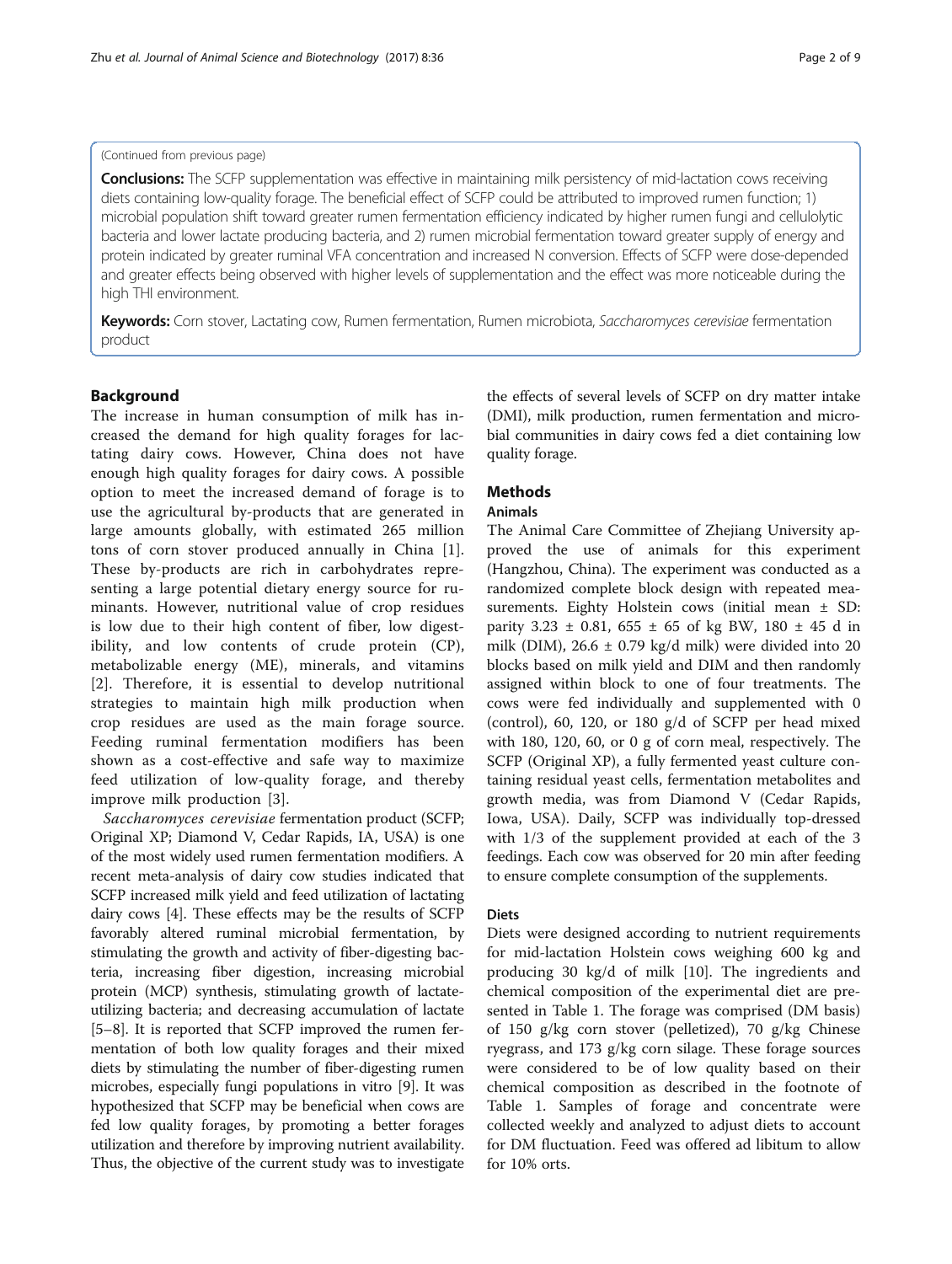<sup>a</sup>Chemical compositions (% of DM) of forages are as follows ( $n = 5$ ): corn silage: OM 94.7, CP 8.1, NDF 69.5, ADF 34.0, and NFC 14.6; Chinese ryegrass: OM 92.3, CP 7.72, NDF 67.5, ADF 42.6, and NFC 16.5; corn stover (pelletized): OM 90.0, CP 6.0, NDF 56.8, ADF 26.7, and NFC 28.8

<sup>b</sup>Formulated to provide (DM basis): 1% CP, 15% ether extracts, 6% crude fiber, 7% Ca, 1.3% P, 10% salt, 3% Mg, 1.5% K, 1% Met, 260 mg/kg Cu, 260 mg/kg Fe, 1,375 mg/kg Zn, 500 mg/kg Mn, 112,000 IU/kg vitamin A, 29,500 IU/kg vitamin  $D_3$ , and 700 IU/kg vitamin E

 $NFC = 100 - %NDF - %CP - %EE - %ash$ 

<sup>d</sup>Net energy for lactation, calculated based on Ministry of Agriculture of P.R. China recommendations [[10](#page-8-0)]

## Experimental design

The feeding trial was conducted for 8 wk, following a 2-week adaptation when cows were fed a common basal total mixed ration (TMR) (Table 1) without SCFP. Cows were housed in a tie-stall barn and fed 3 times daily at 0630, 1330 and 2000 h with free access to drinking water. Cows were milked 3 times daily at 0700, 1400 and 2030 h. The basal TMR was mixed on site at every feeding, with the grain mix prepared every 2 wk.

## Sampling, measurement, and analyses

In order to calculate the temperature-humidity index (THI), temperature and relatively humidity (RH) inside

the barn were measured as described by Zhu et al. [\[11](#page-8-0)]. The THI was calculated as: THI =  $TD - (0.55-0.55 RH)$ 100) (TD-58), where TD was the dry bulb temperature in  ${}^{\circ}F$  ( ${}^{\circ}F$  = 32 + 1.8 ${}^{\circ}C$ ) and RH was expressed as a percentage [[12\]](#page-8-0). The average daily THI were calculated.

Feed offered and refused were weighed daily for each cow. Representative samples (1 kg) of all dietary ingredients, TMR and orts were collected on d 14 of the adaptation period and d 3 of each week during the experimental period. Sample preparation and analysis were performed according to Zhu et al. [[13](#page-8-0)]. All samples were analyzed for contents of DM, CP, crude ash and acid detergent fiber (ADF) according to AOAC methods as described by procedures #934.01, #988.05, #927.02, and #973.18, respectively, and neutral detergent fiber (NDF) was assayed without a heat stable amylase and inclusive of residual ash [\[14](#page-8-0), [15\]](#page-8-0).

Milk samples were collected at each milking on d 11 to 14 of the adaptation period and on d 4 and 5 of each week during the experimental period. At each milking 50 mL milk samples were collected and pooled in a proportion of 4:3:3 considering the ratio of milk yield for the 3 times milking. Potassium dichromate (milk preservative, D&F Control Systems, San Ramon, CA, USA) was added at 0.6 g/kg to milk samples prior to storage. Milk samples were sent to Shanghai Dairy Herd Improvement testing center (Shanghai, China) for analysis of milk fat, protein, lactose, somatic cell count, and milk urea nitrogen by infrared analysis using a spectrophotometer (Foss-4000, Foss, Hillerød, Denmark) [\[16\]](#page-8-0).

Rumen fluid (approximately 100 mL) was sampled using a stomach tube from 40 cows randomly (10 per treatment) at approximately 3 h after the morning feeding on d 7 of wk 4 and 8 during the experimental period as described by Shen et al. [[17](#page-8-0)]. Fifty milliliters of collections were squeezed through 4 layers of cheesecloth, and rumen pH was measured immediately using a portable pH meter (Starter 300, Ohaus Instruments Co. Ltd., Shanghai, China). Two 5.0 mL subsamples of each rumen filtrate were collected and stored at -20°C for further analysis of ammonia nitrogen (N) and volatile fatty acids (VFA). One subsample was acidified with 1.0 mL of 250 g/kg orthophosphoric acid for VFA determination. Concentrations of VFA were determined by gas chromatography (GC-8A, Shimadzu Corp., Kyoto, Japan) according to the method described by Chaney and Marbach [\[18](#page-8-0)]. Another subsample was used to determine the ammonia-N by colorimetric method, as described by Hu et al. [\[19\]](#page-8-0). Another 50 mL of unfiltered rumen fluid was stored at -80°C for DNA extraction to determine the relative quantity of ruminal fibrolytic bacteria, fungi, protozoa, and lactate-utilizing and lactate-producing bacteria to 16S rDNA of total bacteria (as described below).

Table 1 Ingredient and chemical composition of basal diets used in the experiment

Items **Internal Contents** 

<span id="page-2-0"></span>

|  |  |  |  |  |  |  |  |  | Zhu et al. Journal of Animal Science and Biotechnology (2017) 8:36 |  |  |
|--|--|--|--|--|--|--|--|--|--------------------------------------------------------------------|--|--|
|--|--|--|--|--|--|--|--|--|--------------------------------------------------------------------|--|--|

| Ingredient, g/kg DM                          |                |
|----------------------------------------------|----------------|
| Corn silage <sup>a</sup>                     | 173            |
| Chinese ryegrass <sup>a</sup>                | 70             |
| Corn stover (pelletized) <sup>a</sup>        | 150            |
| Ground corn                                  | 148            |
| Steam-flaked corn                            | 74             |
| Barley                                       | 49             |
| Soybean meal                                 | 123            |
| Cottonseed meal                              | 49             |
| Beet pulp                                    | 85             |
| Brewer's grains                              | 28             |
| Calcium Carbonate                            | $\mathfrak{D}$ |
| Premix <sup>b</sup>                          | 49             |
| Chemical composition, g/kg DM                |                |
| <b>OM</b>                                    | 925            |
| <b>CP</b>                                    | 149            |
| <b>NDF</b>                                   | 415            |
| ADF                                          | 246            |
| Non-fibrous carbohydrates (NFC) <sup>c</sup> | 346            |
| Ca                                           | 6.8            |
| P                                            | 4.6            |
| NE <sup>d</sup> , Mcal/kg DM                 | 1.57           |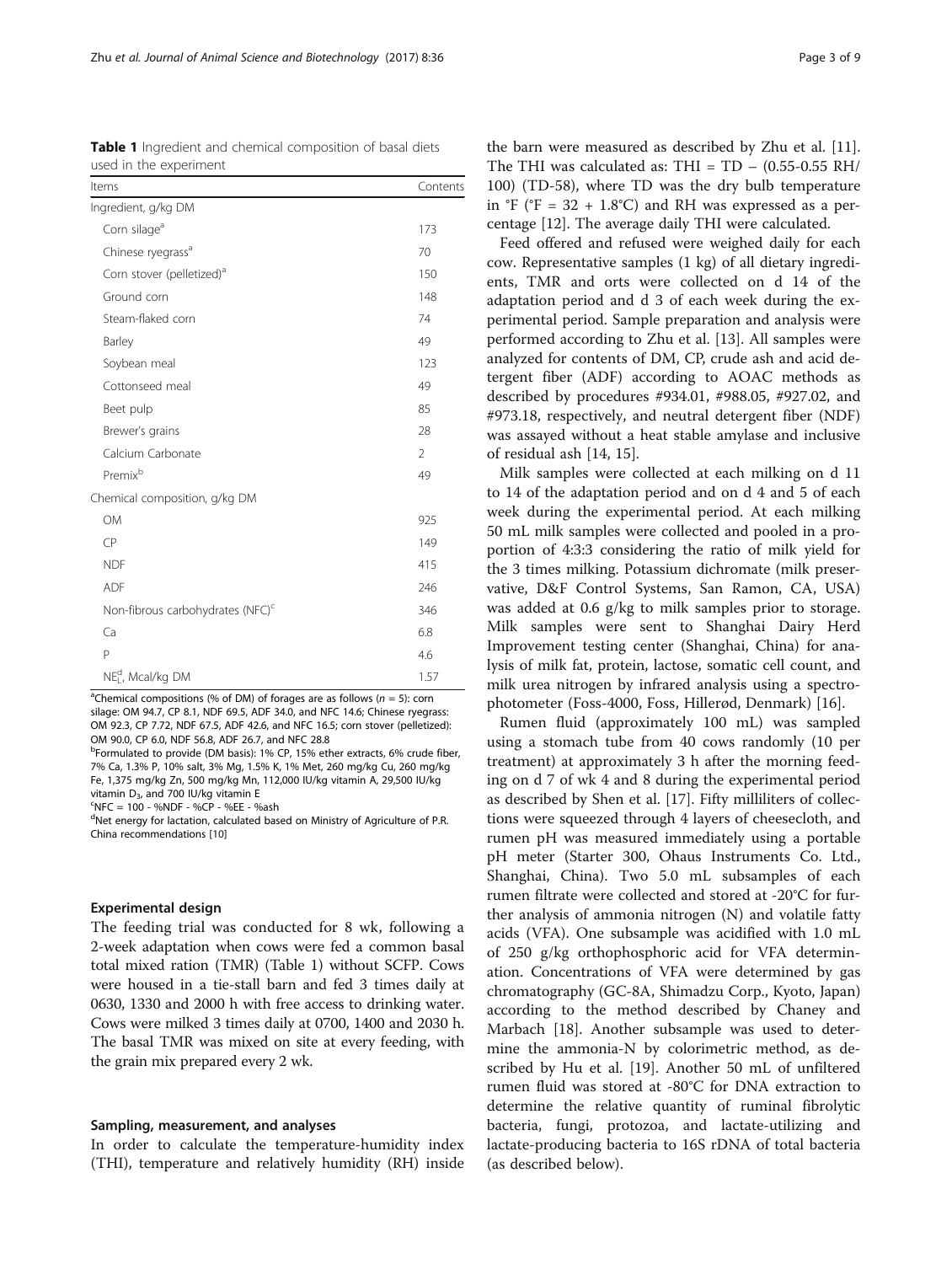Cow body weight (BW) was estimated on two consecutive days at the beginning and end of the experiment based on the measurement of heart girth and body length using the following equation: Estimated BW (kg) = heart girth<sup>2</sup> (m)  $\times$  body length (m)  $\times$  90 [\[20](#page-8-0)]. A scaled score (5-point scale, where  $1 =$  thin and  $5 =$ fat) was used to determine body condition score (BCS) on d 7 of wk 2, 4, 6, and 8 by 2 experienced investigators blinded to treatments according to Edmonson et al. [\[21](#page-8-0)]. Values from investigators were averaged for each scoring date and the mean BCS were used for statistical analysis.

#### Estimation of microbial protein synthesis in the rumen

Microbial protein (MCP) synthesis in the rumen was estimated by urinary purine derivatives (PD) as reported by Chen and Gomes [\[22](#page-8-0)]. Spot urine samples (10 mL each time) were collected twice daily at approximately 3 h and 6 h after the morning feeding on d 6 of wk 4 and 8 during the experimental period. The daily urine samples were pooled at equal portion by cow and 15 mL of subsamples were acidified immediately with 60 mL 0.036 mol/L  $H_2SO_4$  (1:4) and stored at -20°C for later analysis. For analysis of PD, allantoin and uric acid were analyzed by the procedure of Chen and Gomes [\[22](#page-8-0)]. Creatinine was detected using a picric acid assay [\[23](#page-8-0)]. Creatinine was used as the marker to estimate urine volume, and was assumed to be excreted at a rate of 29 mg/kg of BW for calculating the urine volume excretion rate [\[24](#page-8-0), [25](#page-8-0)].

| Table 2 Primers used in this study |  |  |  |  |  |
|------------------------------------|--|--|--|--|--|
|------------------------------------|--|--|--|--|--|

## Determination of rumen microbial population

A total of 2 mL of unfiltered rumen fluid was used for the genomic DNA extraction with the RBB + C method as described by Yu and Morrison [\[26](#page-8-0)]. The RNA and protein were removed by sequential digestion with RNase A and proteinase K. Then DNA was purified using columns from the QIAamp DNA Stool Mini Kit (QIAGEN, Valencia, CA, USA). The purity and concentration of total DNA were determined by spectroscopy (NanoDrop 2000, Thermo Scientific Inc., Wilmington, DE, USA), and the extracted DNA was diluted to 10 ng/μL. The integrity of the total DNA was assessed by 10 g/kg agarose gel electrophoresis.

Quantitative real-time PCR was used to determine the relative abundance of protozoa, fungi and 6 bacterial populations using previously validated primers listed in Table 2 [[27](#page-8-0)–[32](#page-8-0)]. The real-time qPCR assays were performed on an ABI 7500 Real-Time PCR System (Applied Biosystems, Foster City, CA, USA) using a kit (SYBR Premix Ex Taq kit; TaKaRa Biosystems Co. Ltd, Dalian, China). The template DNA used possessed an  $A_{260}/A_{280}$ ratio within the range of 1.7 to 1.9. The qPCR assays was performed in a total volume of 20 μL solution contained 1 μL of genomic DNA (10 ng/μL), 0.2 μmol/L of each primer, 10 μL of SYBR Premix Ex Taq (2×), 0.4 μL of ROX II (50×), and double-distilled water. All qPCR assays were performed in triplicate for each sample. For all primers, amplification started with a denaturalization at 94°C for 10 s followed by 40 cycles of 95°C for 5 s and 60°C for 34 s.

| Target                   |   | Primer sequences $(5' \rightarrow 3')$ | Product size, bp | Reference |
|--------------------------|---|----------------------------------------|------------------|-----------|
| Total bacteria           | F | CGGCAACGAGCGCAACCC                     | 130              | $[27]$    |
|                          | R | <b>CCATTGTAGCACGTGTGTAGCC</b>          |                  | $[27]$    |
| Protozoa                 | F | GCTTTCGWTGGTAGTGTATT                   | 223              | $[28]$    |
|                          | R | <b>CTTGCCCTCYAATCGTWCT</b>             |                  | $[28]$    |
| Fungi                    | F | GAGGAAGTAAAAGTCGTAACAAGGTTTC           | 120              | $[27]$    |
|                          | R | CAAATTCACAAAGGGTAGGATGATT              |                  | $[27]$    |
| Ruminococcus albus       | F | CCCTAAAAGCAGTCTTAGTTCG                 | 175              | $[29]$    |
|                          | R | CCTCCTTGCGGTTAGAACA                    |                  | $[29]$    |
| R. flavefaciens          | F | CGAACGGAGATAATTTGAGTTTACTTAGG          | 132              | $[27]$    |
|                          | R | CGGTCTCTGTATGTTATGAGGTATTACC           |                  | $[27]$    |
| Fibrobacter succinogenes | F | GTTCGGAATTACTGGGCGTAAA                 | 121              | $[27]$    |
|                          | R | <b>CGCCTGCCCCTGAACTATC</b>             |                  | $[27]$    |
| Selenomonas ruminantium  | F | <b>TGCTAATACCGAATGTTG</b>              | 515              | $[30]$    |
|                          | R | <b>TCCTGCACTCAAGAAAGA</b>              |                  | $[30]$    |
| Megasphaera elsdenii     | F | GACCGAAACTGCGATGCTAGA                  | 128              | $[31]$    |
|                          | R | <b>CGCCTCAGCGTCAGTTGTC</b>             |                  | $[31]$    |
| Streptococcus bovis      | F | ATGTTAGATGCTTGAAAGGAGCAA               | 90               | $[32]$    |
|                          | R | CGCCTTGGTGAGCCGTTA                     |                  | $[32]$    |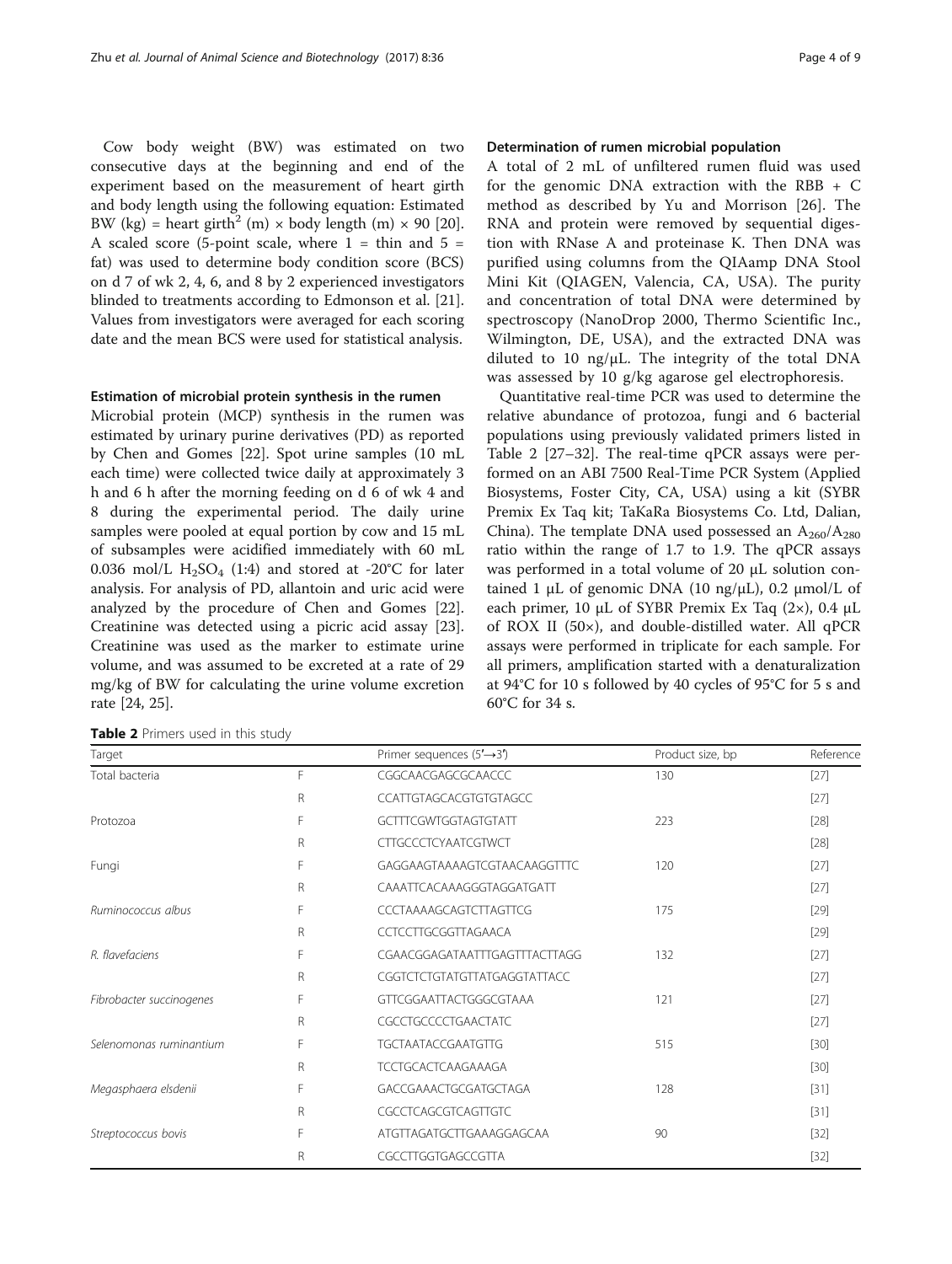<span id="page-4-0"></span>Table 3 Effects of Saccharomyces cerevisiae fermentation product on lactation performance of dairy cows fed corn stover-containing diet

| Item <sup>a</sup>   |      | SCFP <sup>b</sup> , g/d |      |      | <b>SEM</b> |      | $P$ -value <sup>c</sup> |        |              |
|---------------------|------|-------------------------|------|------|------------|------|-------------------------|--------|--------------|
|                     | 0    | 60                      | 120  | 180  |            | L    | Q                       | W      | $T \times W$ |
| DMI, kg/d           | 20.1 | 20.3                    | 19.9 | 19.9 | 0.22       | 0.26 | 0.54                    | < 0.01 | 0.92         |
| Milk yield, kg/d    | 22.1 | 21.8                    | 22.6 | 22.3 | 0.28       | 0.08 | 0.89                    | < 0.01 | < 0.01       |
| ECM, kg/d           | 25.4 | 25.8                    | 26.0 | 25.7 | 0.35       | 0.52 | 0.35                    | < 0.01 | < 0.01       |
| Milk composition, % |      |                         |      |      |            |      |                         |        |              |
| Fat                 | 4.35 | 4.41                    | 4.35 | 4.36 | 0.075      | 0.95 | 0.81                    | < 0.01 | < 0.01       |
| Protein             | 3.41 | 3.44                    | 3.41 | 3.44 | 0.039      | 0.74 | 0.87                    | < 0.01 | < 0.01       |
| Lactose             | 4.78 | 4.79                    | 4.73 | 4.75 | 0.036      | 0.33 | 0.87                    | < 0.01 | 0.65         |
| Total solids        | 13.7 | 13.7                    | 13.4 | 13.6 | 0.19       | 0.55 | 0.59                    | < 0.01 | 0.98         |
| SCC, $\times 10^4$  | 57.9 | 35.2                    | 46.9 | 47.6 | 11.4       | 0.63 | 0.78                    | 0.95   | 0.75         |
| MUN, mg/dL          | 13.9 | 13.8                    | 13.9 | 13.8 | 0.37       | 0.84 | 0.86                    | < 0.01 | 0.75         |
| Initial BW, kg      | 654  | 643                     | 670  | 651  | 13.7       | 0.78 | 0.47                    |        |              |
| BW gain, kg/d       | 0.17 | 0.22                    | 0.15 | 0.05 | 0.14       | 0.62 | 0.27                    |        |              |
| <b>BCS</b>          | 2.98 | 2.77                    | 2.99 | 2.80 | 0.10       | 0.47 | 0.94                    | 0.04   | 0.20         |
| Feed efficiency     | 1.28 | 1.28                    | 1.32 | 1.28 | 0.025      | 0.17 | 0.50                    | < 0.01 | 0.67         |
| N conversion        | 24.7 | 24.3                    | 25.2 | 25.1 | 0.21       | 0.04 | 0.82                    | < 0.01 | 0.17         |

 $a<sup>a</sup>$ DMI = dry matter intake; ECM (energy-corrected milk, kg) = 0.3246  $\times$  milk yield (kg) + 13.86  $\times$  fat yield (kg) + 7.04  $\times$  protein yield (kg) [[44\]](#page-8-0); SCC = somatic cell counts;  $MUN = milk$  urea nitrogen; Feed efficiency = kg of ECM/kg of DMI; BCS = body condition score; N conversion = kg of milk protein yield/ kg of dietary crude protein intake  $\times$  100

**b**Saccharomyces cerevisiae fermentation product (Diamond V Original XP, Cedar Rapids, Iowa, USA)

 $\overline{C}$  = treatment effect; W = week effect; T  $\times$  W = interaction between treatment and week;  $L =$  linear effect of treatment;  $Q =$  quadratic effect of treatment

#### Calculations and statistical analysis

The quantification of protozoa, fungi, Ruminococcus albus, R. flavefaciens, Fibrobacter succinogenes, Selenomonas ruminantium, Megasphaera elsdenii, and Streptococcus bovis was expressed as a ratio to 16S rDNA of total bacteria. The 2−ΔΔCT method was used to analyze the relative

changes in each gene expression, where Ct represented threshold cycle [\[33](#page-8-0)].

Data analyses were carried out using SAS software (version 9.0, SAS Institute Inc., Cary, NC, USA) [\[34](#page-8-0)]. All data except for BW gain were analyzed through the PROC MIXED program of SAS with the covariance type AR (1) for repeated measures. To determine differences in lactation performance [DMI, milk yield, ECM, and feed efficiency] among treatments, calculated mean values of DMI and milk yield on d 11 to 14 of the 14-d adaptation period were used as the covariate for treatment response. A randomized block design with repeated measurements was used. The model included week, treatment, interaction of treatment × week and block as fixed effects. Cow was included as a random effect to provide the error term to test the significance of the differences. Means were separated using the PDIFF option in the LSMEANS statement.

Data on BW gain were analyzed using the PROC GLM of SAS. The statistical model was the same as indicated above except that week and treatment  $\times$  week were omitted. Linear and quadratic effects of treatment were tested for all data using orthogonal polynomial contrasts.

Results are reported as least squares means. Probability values of  $P \leq 0.05$  were defined as statistically significant and the values  $0.05 < P \leq 0.10$  were defined as trend.

#### Results

#### Feed intake and lactation performance

Body weight gain and BCS were not affected  $(P > 0.05)$ by SCFP supplementation. Dry matter intake was similar  $(P > 0.05)$  among the treatments. Milk yield had an increasing trend (linear,  $P = 0.08$ ) with the increasing amount of SCFP supplementation (Table 3). Energycorrected milk (ECM) was not affected by SCFP supplementation ( $P > 0.05$ ). Feed efficiency (ECM/DMI) was

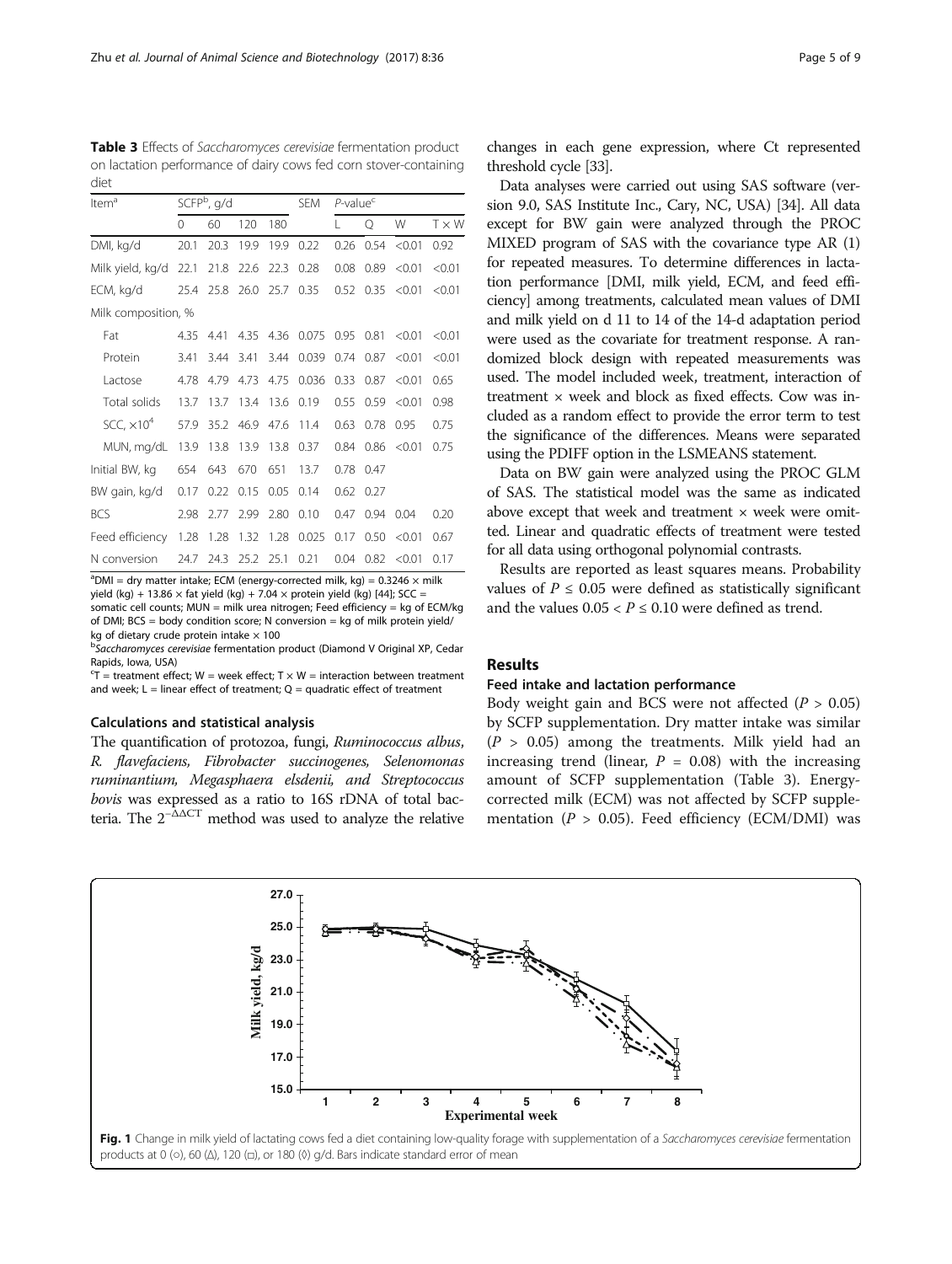standard error of mean

not affected ( $P > 0.05$ ), whereas N conversion (milk protein yield/dietary CP intake) increased linearly ( $P < 0.05$ ) with the increasing amount of SCFP. Contents of milk components were similar ( $P > 0.05$ ) among the treatments. Treatment  $\times$  week interactions for milk yield (Fig. [1](#page-4-0)) and contents of milk fat and milk protein (Fig. 2) with an enhanced SCFP effect being found when cows were supplemented to SCFP for an extended period of time.

## Rumen fermentation parameters

Rumen pH and ammonia-N concentration were similar  $(P > 0.05)$  among the treatments (Table 4). Greater feeding rate of SCFP increased (linear,  $P < 0.01$ ) concentrations of total VFA, acetate, propionate, and butyrate, with no difference  $(P > 0.05)$  in molar proportion of individual acids and acetate to propionate ratio (Table 4).

## Rumen microbial population

The population of fungi increased (quadratic,  $P < 0.05$ ) while protozoa decreased (linear,  $P < 0.01$ ; quadratic,  $P <$ 0.05) with increasing amount of SCFP (Table [5\)](#page-6-0). In response to SCFP supplementation, cellulolytic bacteria, including *R. flavefaciens* (linear,  $P < 0.01$ ; quadratic,  $P =$ 0.01) and *F. succinogenes* (linear,  $P < 0.01$ ) increased, but R. albus (linear,  $P < 0.05$ ) decreased. M. elsdenii (linear,  $P < 0.01$ ; quadratic,  $P < 0.01$ ), S. ruminantium (linear, P  $< 0.01$ ; quadratic,  $P < 0.01$ ) and *S. bovis* (linear,  $P < 0.01$ ; quadratic,  $P < 0.01$ ) decreased with increasing amount of SCFP.

## Estimated MCP synthesis in the rumen

Estimated urine volume was not influenced by the SCFP supplementation ( $P > 0.05$ , Table [6](#page-6-0)). Concentrations of uric acid and endogenous PD were similar ( $P > 0.05$ ) among the treatments. Allantoin (linear,  $P = 0.01$ ) concentration and the sum of urinary PD (linear,  $P = 0.05$ ) increased linearly with the increasing amount of SCFP. Thus, the ruminal MCP estimated from urinary PD increased (linear,  $P < 0.01$ ) with the increasing amount of

Table 4 Effects of Saccharomyces cerevisiae fermentation product on rumen fermentation characteristics of dairy cows fed corn stover-containing digt

| SLOVER COLLIGITING OICE             |                         |       |       |       |            |            |           |  |  |  |
|-------------------------------------|-------------------------|-------|-------|-------|------------|------------|-----------|--|--|--|
| Item <sup>a</sup>                   | SCFP <sup>b</sup> , g/d |       |       |       | <b>SEM</b> | $P$ -value |           |  |  |  |
|                                     | $\circ$                 | 60    | 120   | 180   |            | Linear     | Quadratio |  |  |  |
| pH                                  | 6.31                    | 6.32  | 6.41  | 6.30  | 0.06       | 0.82       | 0.32      |  |  |  |
| Ammonia-N, mg/dL                    | 17.2                    | 17.0  | 16.9  | 17.1  | 0.24       | 0.52       | 0.39      |  |  |  |
| Total VFA <sup>a</sup> , mmol/L     | 93.6                    | 109.3 | 110.4 | 114.9 | 4.56       | < 0.01     | 0.23      |  |  |  |
| Acetate, mmol/L                     | 63.3                    | 73.6  | 73.9  | 81.1  | 2.80       | < 0.01     | 0.59      |  |  |  |
| Propionate, mmol/L                  | 17.4                    | 20.6  | 20.7  | 22.5  | 0.71       | < 0.01     | 0.35      |  |  |  |
| Butyrate, mmol/L                    | 12.8                    | 15.7  | 15.7  | 16.5  | 0.52       | < 0.01     | 0.05      |  |  |  |
| Molar proportion, mmol/L/100 mmol/L |                         |       |       |       |            |            |           |  |  |  |
| Acetate (Ac)                        | 67.8                    | 67.5  | 66.9  | 67.1  | 0.53       | 0.30       | 0.60      |  |  |  |
| Propionate (Pr)                     | 18.6                    | 18.8  | 18.9  | 19.0  | 0.33       | 0.36       | 0.84      |  |  |  |
| Butyrate                            | 13.7                    | 13.7  | 14.2  | 13.9  | 0.24       | 0.32       | 0.42      |  |  |  |
| Ac:Pr                               | 3.66                    | 3.64  | 3.55  | 3.53  | 0.070      | 0.22       | 0.86      |  |  |  |

<sup>a</sup>Total VFA = Total volatile fatty acids, which is the sum of acetate, propionate and butyrate

<sup>b</sup>Saccharomyces cerevisiae fermentation product (Diamond V Original XP, Cedar Rapids, Iowa, USA)

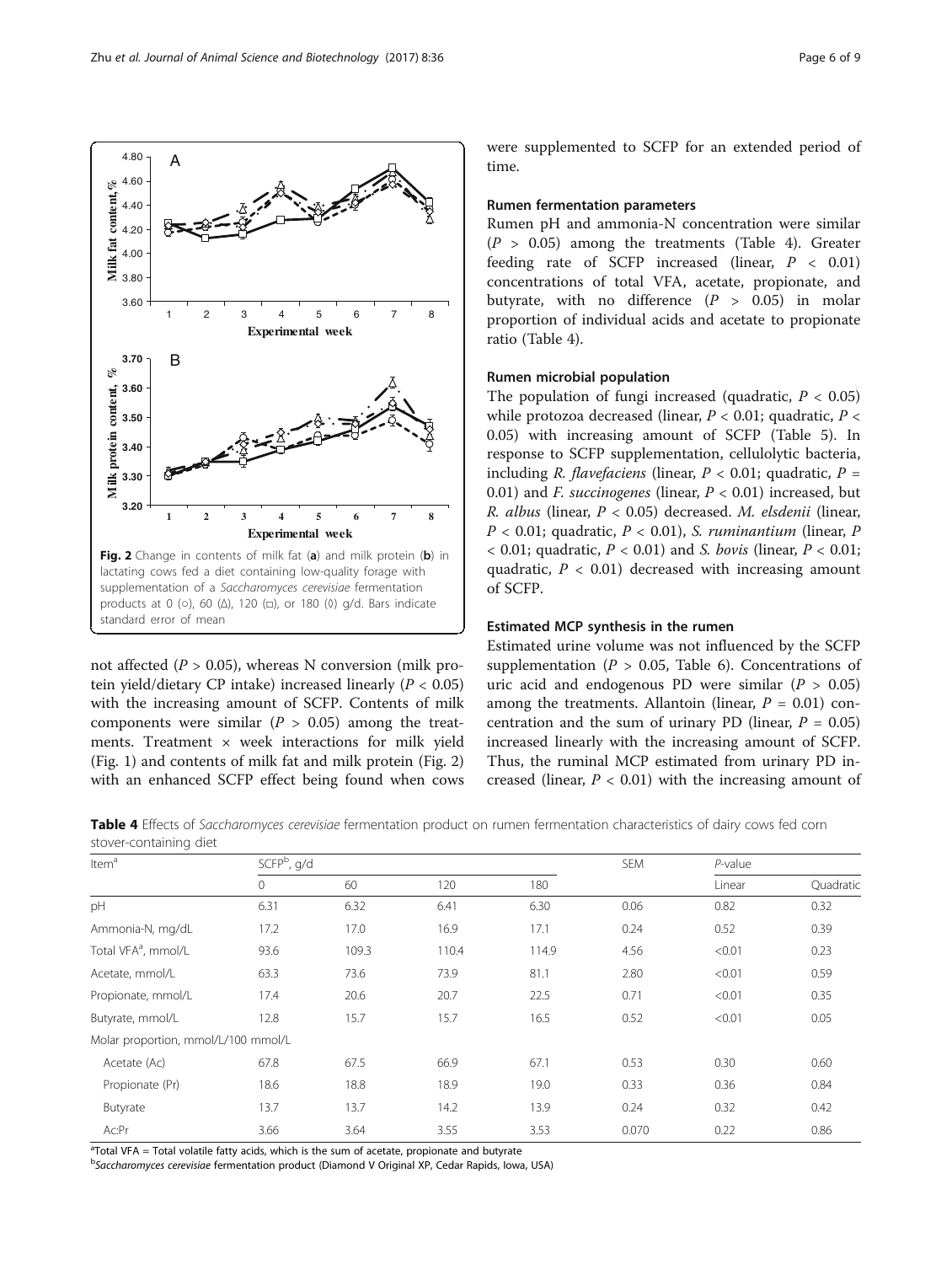| Item <sup>a</sup>                          | SCFP <sup>b</sup> , g/d |      |      |      | <b>SEM</b> | $P$ -value |           |
|--------------------------------------------|-------------------------|------|------|------|------------|------------|-----------|
|                                            | $\Omega$                | 60   | 120  | 180  |            | Linear     | Ouadratic |
| Fungi, 10 <sup>-3</sup>                    | 1.79                    | .89  | 2.04 | 1.88 | 0.063      | 0.12       | 0.05      |
| Protozoa, 10 <sup>-1</sup>                 | 1.59                    | 1.24 | 1.30 | 1.14 | 0.044      | < 0.01     | 0.03      |
| Ruminococcus albus, 10 <sup>-3</sup>       | 5.81                    | 5.37 | 4.86 | 4.99 | 0.199      | < 0.01     | 0.16      |
| Ruminococus flavefaciens, 10 <sup>-2</sup> | 1.33                    | 1.44 | 2.69 | 2.36 | 0.75       | < 0.01     | 0.01      |
| Fibrobacter succinogenes, $10^{-2}$        | 1.47                    | 1.73 | 3.04 | 3.24 | 0.078      | < 0.01     | 0.74      |
| Selenomonas ruminantium, 10 <sup>-/</sup>  | 4.23                    | 3.32 | 3.06 | 3.03 | 0.139      | < 0.01     | 0.003     |
| Megasphaera elsdenii, 10 <sup>-5</sup>     | 17.6                    | 12.7 | 7.27 | 12.0 | 0.52       | < 0.01     | < 0.01    |
| Streptococcus bovis, 10 <sup>-6</sup>      | 3.84                    | 3.34 | 2.07 | 2.92 | 0.98       | < 0.01     | < 0.01    |

<span id="page-6-0"></span>Table 5 Effects of Saccharomyces cerevisiae fermentation product on rumen microbial populations of dairy cows fed corn stover-containing diet

<sup>a</sup> Rumen microbial population was expressed as the ratio to total bacterial 16S rDNA

<sup>b</sup>Saccharomyces cerevisiae fermentation product (Diamond V Original XP, Cedar Rapids, Iowa, USA)

SCFP, with 12.8% or 166 g/d higher MCP in the cows fed 120 g/d SCFP than that in the control.

## **Discussion**

There was a linear trend of increasing milk yield in response to SCFP supplementation in the present study, in agreement with the results of the meta-analysis by Poppy et al. [[4\]](#page-8-0), where an overall positive effect of SCFP on milk yield was reported. One noticeable observation is that the positive effect of SCFP on milk production was more apparent during the second half (wk 5 to 8) of the study (Fig. [1\)](#page-4-0). It may suggest that cows need to adapt to the supplement for several weeks before production response is detectable. Another possible explanation is the changes in weather pattern during the trial period. Weather became hot from the sixth week of the study and the average daily mean thermal-humidity index [[35](#page-8-0)] started moving upward (Fig. [3\)](#page-7-0) while milk production

Table 6 Effects of Saccharomyces cerevisiae fermentation product on rumen microbial protein (MCP) supply of dairy cows fed corn stover-containing diet

| Item <sup>a</sup>                           | SCFP <sup>b</sup> , g/d |                               |           |      |           | SFM P-value |                  |
|---------------------------------------------|-------------------------|-------------------------------|-----------|------|-----------|-------------|------------------|
|                                             | 0                       | 60                            | 120       | 180  |           |             | Linear Ouadratic |
| Urine volume <sup>a</sup> , L/d $23.0$ 22.9 |                         |                               | 22.1      | 22.3 | 0.96      | 0.54        | 0.90             |
| Urinary PD <sup>b</sup> , mmol/d            |                         |                               |           |      |           |             |                  |
| Allantoin                                   | 304                     | 280                           | 351       | 330  | 12.6 0.01 |             | 0.90             |
| Uric acid                                   | 27.0                    | 28.0                          | 25.3 27.3 |      | 1.15 0.74 |             | 0.68             |
| Endogenous PD                               | 50.6                    | 45.2                          | 47.7      | 44.7 | 3.97      | 0.63        | 0.84             |
| Sum                                         | 330                     | 307                           | 373       | 346  | 12.7 0.05 |             | 0.89             |
| MCP, g/d                                    | 1.293                   | 1,120 1,459 1,418 47.6 < 0.01 |           |      |           |             | 0.59             |

<sup>a</sup>Urine volume (L/d) = body weight (kg)  $\times$  29 (mg/d)/creatinine (mg/L) [[25\]](#page-8-0); Endogenous purine derivatives (PD) =  $0.385 \times BW^{0.75}$ ; Sum = allantoin + uric acid − endogenous PD; Microbial protein (MCP), indirectly calculated based on PD [\[22](#page-8-0)]<br><sup>b</sup>Saccharomyces cerevisiae fermentation product (Diamond V Original XP, Cedar

Rapids, Iowa, USA)

decreased sharply during that time (Fig. [1](#page-4-0)). The heat wave may cause additional stress to dairy cows particularly when they were consuming diets containing low quality forages, which contributed to the decreased milk production. The lactation curve for the last four weeks showed that milk production in cows fed 120 and 180 g/ d SCFP declined slower than that of the control. This suggests that increasing levels of SCFP might be more effective in maintaining milk persistency of midlactation cows under hot environment. Improved feed efficiency has been reported consistently when midlactation dairy cows were supplemented with SCFP during summer months [\[11](#page-8-0), [36](#page-8-0)]. In our study, feed efficiency of SCFP supplemented cows was more apparent as the length of the supplementation was extended.

Improving rumen microbial community, especially those that are involved in fiber digestion would be the key components for maintaining productivity of lactating dairy cows when fed low quality forages. The increased total VFA concentrations with SCFP supplementation indicated stimulated rumen microbial fermentation activities, and help support the milk production and persistency as was observed in the present study. Increased VFA production could be attributed to an increased rumen fungi and fiber-digesting bacteria population. In vivo and in vitro studies have documented positive effects of SCFP on rumen fermentation [[9, 37\]](#page-8-0). Increases in rumen propionate have also been observed in previous studies when SCFP was fed [[5, 38\]](#page-8-0). Higher propionic acid concentrations observed with SCFP in the current study would lead to an increased glucogenic potential of the diet and milk production.

It is reported that variable response in VFA production and pattern with yeast culture supplementation is a consequence of yeast culture's effect on the growth of different species of rumen microbes [[39](#page-8-0)]. Rumen microbial populations detected in the current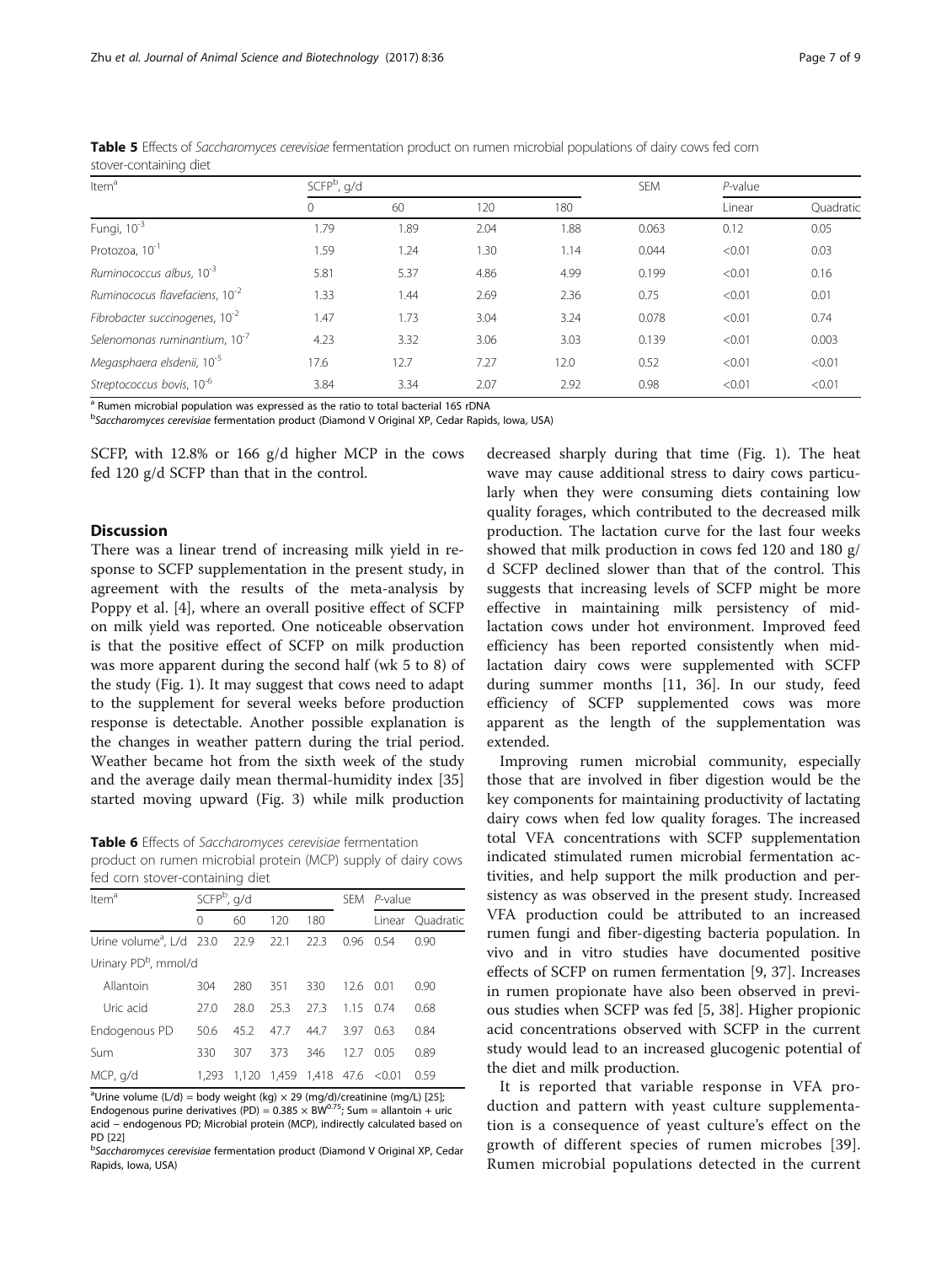<span id="page-7-0"></span>

study were altered in response to SCFP supplementation. Supplementation with SCFP could provide various growth factors, pro-vitamins, and/or micronutrients that help stimulate the growth of ruminal bacteria [[40](#page-8-0)]. Vitamins such as biotin and thiamine that could be provided by SCFP supplementation are reported to be required for fungal growth and activity [\[41\]](#page-8-0). In the current study, supplementation of SCFP increased the rumen fungi population, and similar results were reported in a previous in vitro study [[9](#page-8-0)]. In the present study, SCFP supplementation stimulated the growth of cellulolytic bacterial population (R. flavefaciens and F. succinogenes). Such effects have also been reported in earlier studies [\[8](#page-8-0), [37\]](#page-8-0). The reduction of lactate-producing bacteria (S. bovis) in the present study could contribute to the stability of rumen fermentation. The stabilized rumen condition allows the increased growth and activity of fiber-digesting bacteria, resulting in increased ruminal VFA concentrations [[5\]](#page-8-0). The decrease in number of protozoa in response to SCFP supplementation may decrease the bacterial preying and allows more microbial protein to reach the small intestine. It is reported that steers supplemented with SCFP decreased the proportion of Entodinium from 87.7 to 69.6% [\[42\]](#page-8-0). Entodinium is a rumen protozoa responsible for engulfing bacteria and reducing microbial protein supply to the small intestine [\[43\]](#page-8-0). Microbial protein is a high quality protein source for dairy cows, and was increased in response to SCFP supplementation in our study. Such effects have been reported in some other studies [[7, 9\]](#page-8-0).

Overall, SCFP supplementation manipulated rumen microbial population that resulted in improved energy supply (enhanced VFA production) and improved protein nutrition (greater microbial protein synthesis and more efficient conversion of dietary N to milk N) of lactating cows consuming diets containing low quality forages.

## Conclusion

Supplementation of SCFP shifted rumen microbial population to a greater energetic and nitrogen efficiency of dairy cows consuming diets containing low quality forages. These changes with SCFP supplementation support maintaining better milk persistency of mid-lactation cows particularly when cows were under hot environment. The effects of SCFP were dose-dependent and greater effects being observed with higher levels.

#### Abbreviations

ADF: Acid detergent fiber; BW: Body weight; CP: Crude protein; DIM: Days in milk; DM: Dry matter; MCP: Microbial crude protein; ME: Metabolizable energy; N: Nitrogen; NDF: Neutral detergent fiber; PD: Purine derivatives; SCFP: Saccharomyces cerevisiae fermentation product; TMR: Total mixed ration; VFA: Volatile fatty acids

#### Acknowledgments

The authors gratefully thank all of the staff of the Hangjiang Dairy Farm (Hangzhou, China) for their assistance in milking and care of the animals. We also acknowledge the members of the Institute of Dairy Science, Zhejiang University (Hangzhou, China) for their assistance in the sampling and analysis of the feeds and urine.

#### Funding

This study was supported by funds from Diamond V (Cedar Rapids, IA) and from the China Agriculture (Dairy Cow) Research System (CARS-37).

#### Availability of data and materials

All data generated or analyzed during this study are included in this article.

#### Authors' contributions

WZ carried out the study design, data interpretation and manuscript writing and editing; JKW and JXL were involved in the study design, data interpretation and manuscript editing; ZHW, FY, and NNX were involved in the animal experiment; IY and YHC were involved in the study design and manuscript editing. All authors read and approved the final manuscript.

#### Competing interests

The authors declare that they have no competing interests.